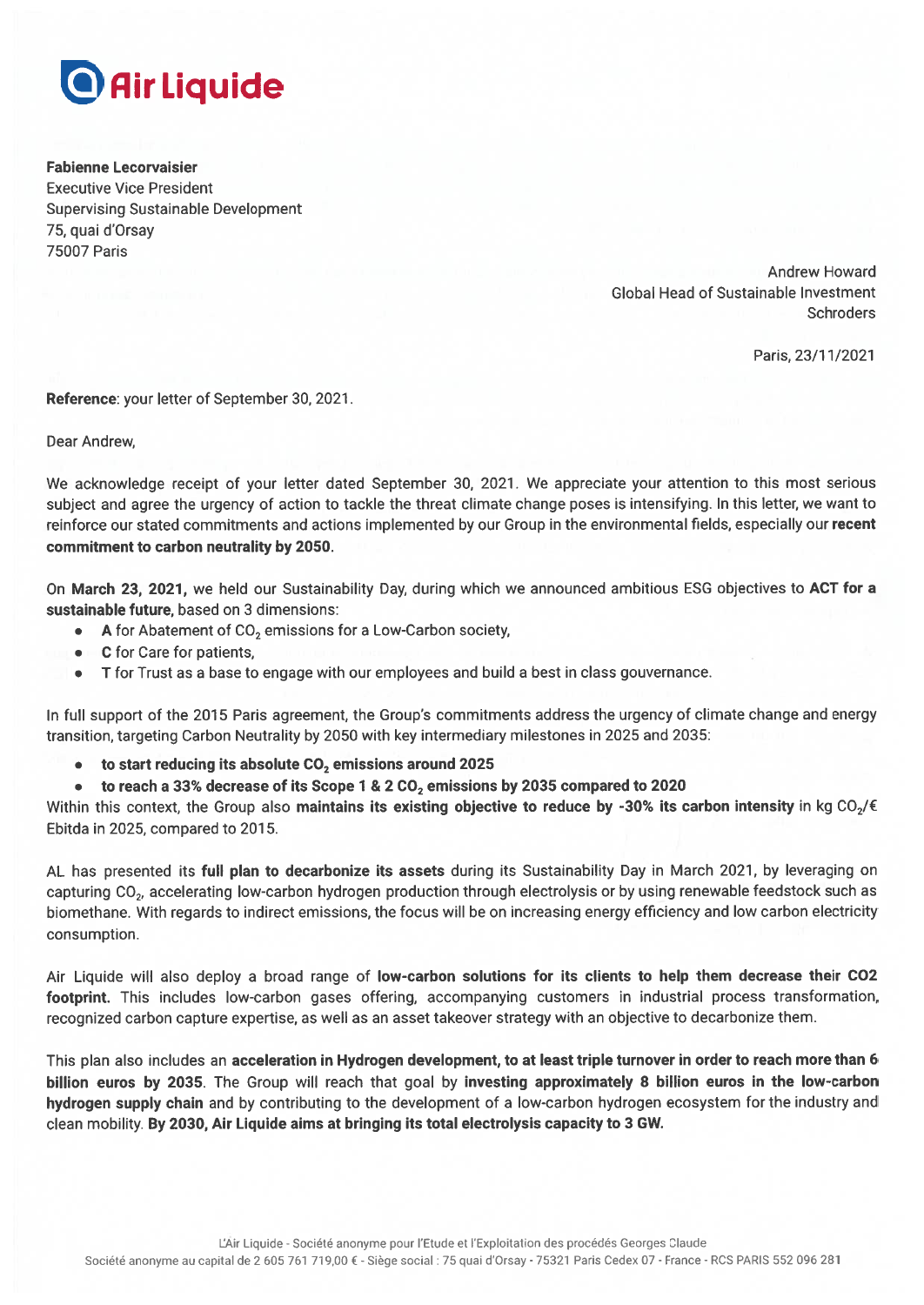## **O** Air Liquide

Air Liquide's advocacy regarding Hydrogen energy is not recent: together with Toyota it co founded the Hydrogen Council in Davos beginning of 2017 to bring together all key players in the Energy Transition and to coordinate efforts in energy. mobility and chemistry. Since then, the Hydrogen council has grown to now include more than 120 leading energy, transport and industry companies and has issued two major reports: Hydrogen, Scaling up, in September 2017 and Path to hydrogen competitiveness in January 2020.

At Air Liquide, our Climate strategy is fully embedded in our decision processes, notably with a systematic assessment of projects' sustainability in addition to financial review. The management of Carbon impact is also cascaded down in local operations in addition to financial targets, to ensure the full involvement of employees to reach our Carbon neutrality objective by 2050.

We acknowledge our responsibilities and have been working for many years on combining growth and respect for the environment thanks to our innovative technologies. More than a third of our innovation expenses is allocated to it. Our development in biomethane and hydrogen reflects this conviction.

Moreover, Air Liquide is committed to full transparency on extra-financial information, using international frameworks. Indeed, Air Liquide is an active member of the Task force for Climate-related Financial Disclosures (TCFD) and declared its support to the TCFD in 2020. Air Liquide already applies the European Directive in extra-financial information, which includes all TCFD recommendations, except the financial projection of climate-related measures. Matching tables are available in Air Liquide 2020 Universal Registration Document for both TCFD and SASB standards.

In July 2019, Air Liquide joined the Science Based Targets initiative (SBTi) and has been working with them in order to get Air Liquide trajectory validated.

At Air Liquide, climate objectives are cascaded down in the operations and their fulfillment is part of managers compensation. Regarding the Chairman & CEO remuneration, 10% of annual variable is linked to ESG objectives and 10% of the performance shares granted for the LTI is aligned with the carbon intensity target.

Economic performance and sustainable development are therefore at the heart of Air Liquide's growth strategy. If you wish additional information, the replay and the presentation of our Sustainability Day are both available on our website, and the Investor Relations team remains at your disposal.

Yours faithfully,

**Fabienne Lecorvaisier Executive Vice President Supervising Sustainable Development**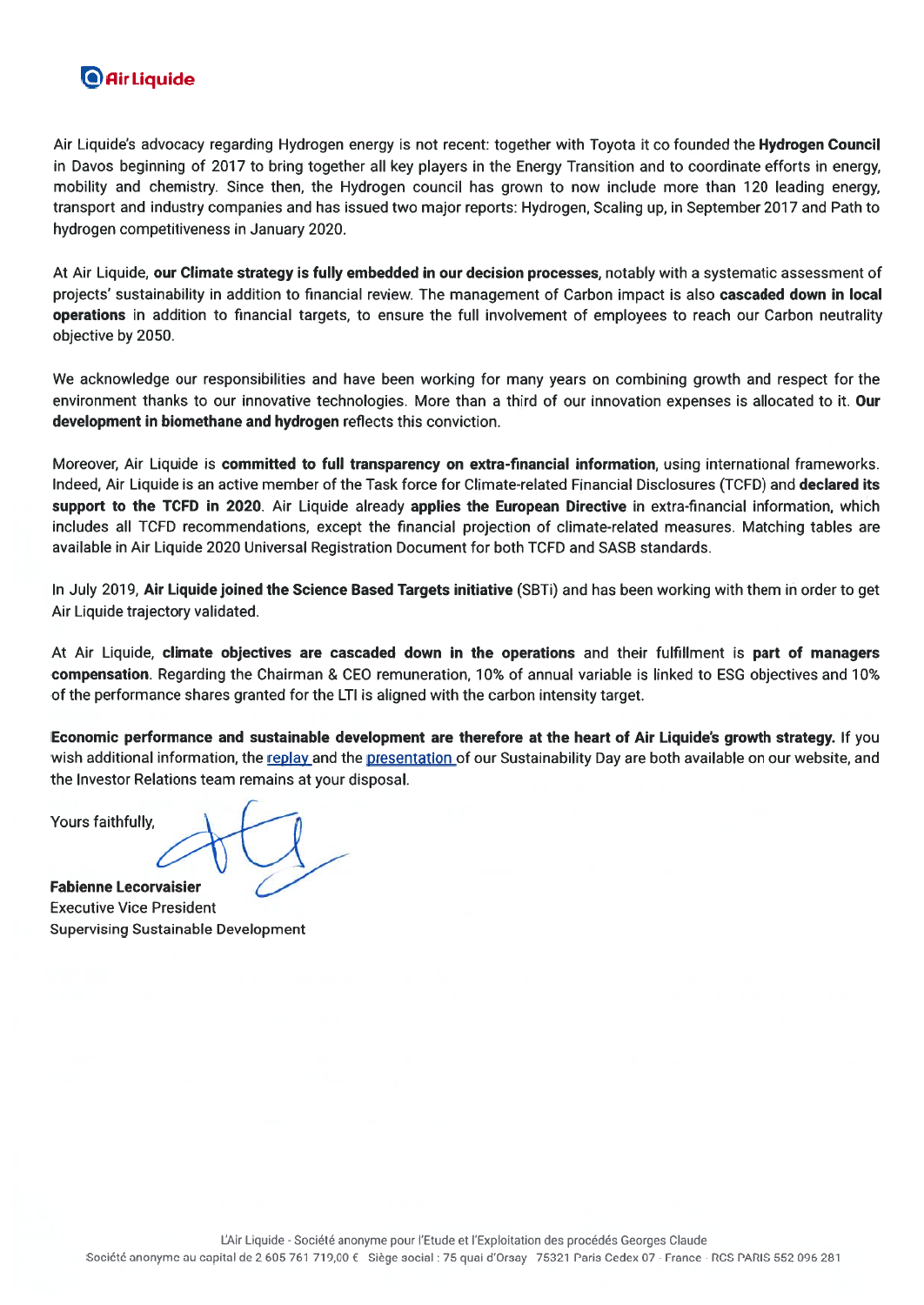## **Schroders**

30 September 2021

#### Dear Chair

The urgency of action to tackle the threat climate change poses is intensifying, and with it the pace of political and social change pushing companies to ensure climate ambitions are reflected in their strategies and goals. The financial risks of failing to act are closer to becoming reality.

We are therefore asking European companies that are key to driving the transition towards net zero greenhouse gas emissions to:

- set an ambition to achieve net zero emissions by 2050 or sooner, covering scope 1, 2 and most relevant scope 3 emissions
- set short-, medium-, and long-term targets aligned with the goal of limiting global warming to 1.5°C, again covering scope 1, 2 and most relevant scope 3 emissions
- produce and publish a detailed transition plan setting out how the company intends to meet its emission targets and overarching net zero ambition.

We will be monitoring company progress against these, and broader, indicators assessed as part of th[e CA100+ Net-Zero Company Benchmark](https://www.climateaction100.org/progress/net-zero-company-benchmark/) and our own climate alignment tools. Certain climate indicators are also used to determine whether a company can be included in some of our sustainability-themed funds.

Further information on what we look for in a detailed transition plan can be found in the attached appendix.

As an active asset manager, we believe that we have a fundamental role to play in encouraging large companies to take account of the urgent need to plan, and execute, a transition to net zero.

We commend your company for its net zero ambition and the progress it has made so far. Around 25% of companies assessed by CA100+ have set a net zero ambition that also covers relevant scope 3 emissions, and we encourage your company to widen the scope of its ambitions and targets, and to continue to develop its transition plan.

We believe that good plans, carefully considered, will benefit both company valuations and contribute towards reducing climate change. These plans, and progress against them, are incorporated into the research tools we use to assess corporate sustainability, which help inform our investment decisions.

We are committed to driving change in our own business. We have joined the Net [Zero Asset Manager initiative,](https://www.netzeroassetmanagers.org/) through which we will align our investments to an emission pathway consistent with decarbonisation goals. Alongside this, we have joined th[e Business Ambition for 1.5°C,](https://sciencebasedtargets.org/business-ambition-for-1-5c) and have committed to th[e Science-Based](https://sciencebasedtargets.org/)  [Targets initiative.](https://sciencebasedtargets.org/)

Schroder Investment Management Limited 1 London Wall Place, London EC2Y 5AU **T** +44 (0)20 7658 6000 **F** +44 (0)20 7658 6965 **www.schroders.co.uk**

Registered Office at above address. Registered Number 1893220 England. Authorised and regulated by the Financial Conduct Authority. For your security, communications may be taped and monitored.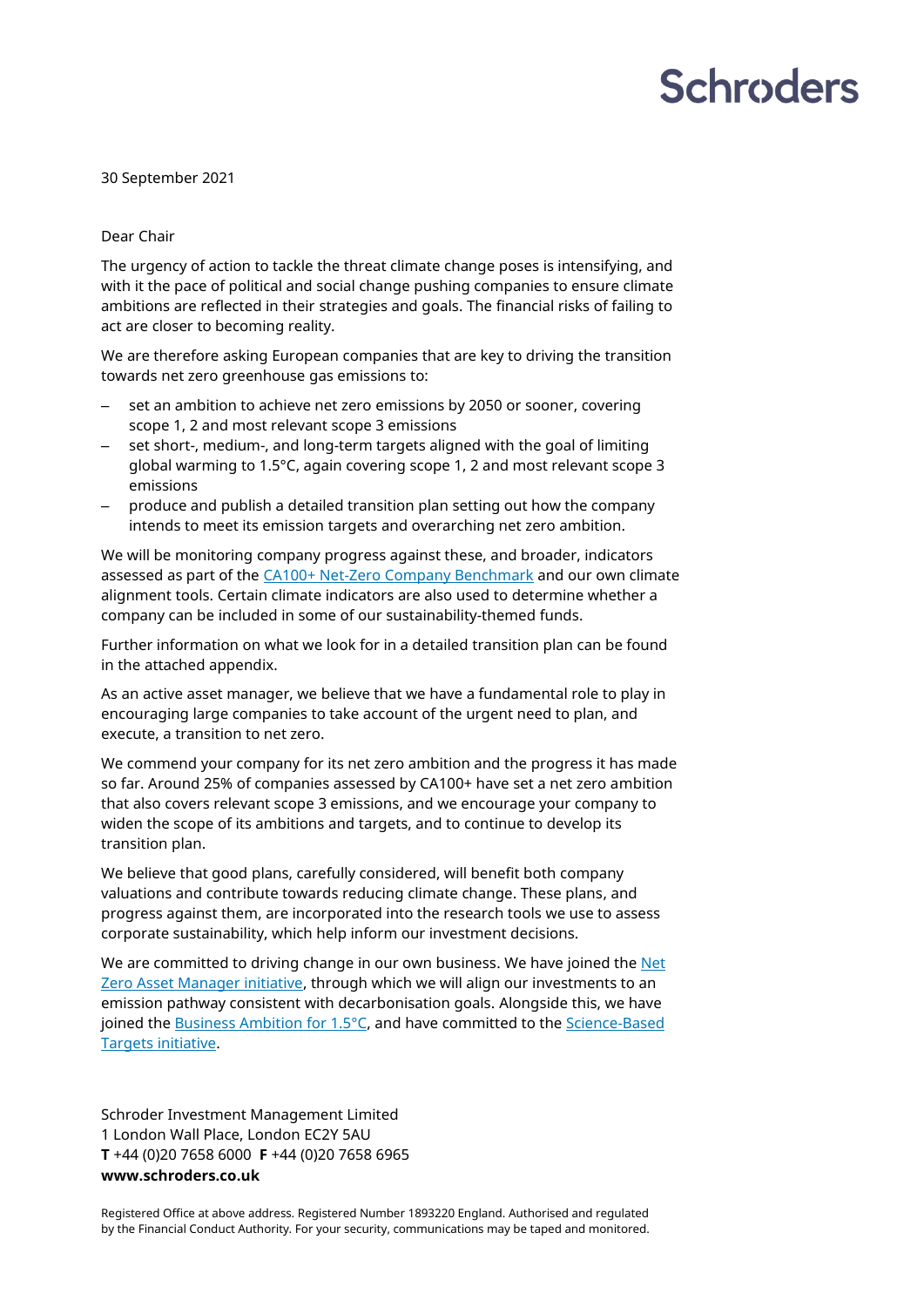Page 2 of 4

You will be aware that the challenge ahead is immense. The ambitious commitments many governments have made to decarbonise their economies are quickly raising the strategic importance of far sighted climate plans across the corporate world.

Should you wish to discuss anything further, please get in touch with our Sustainable Investment team via [ActiveOwnership@Schroders.com.](mailto:ActiveOwnership@Schroders.com)

Yours faithfully

Andrew Howerel.

**Andrew Howard** Global Head of Sustainable Investment Schroders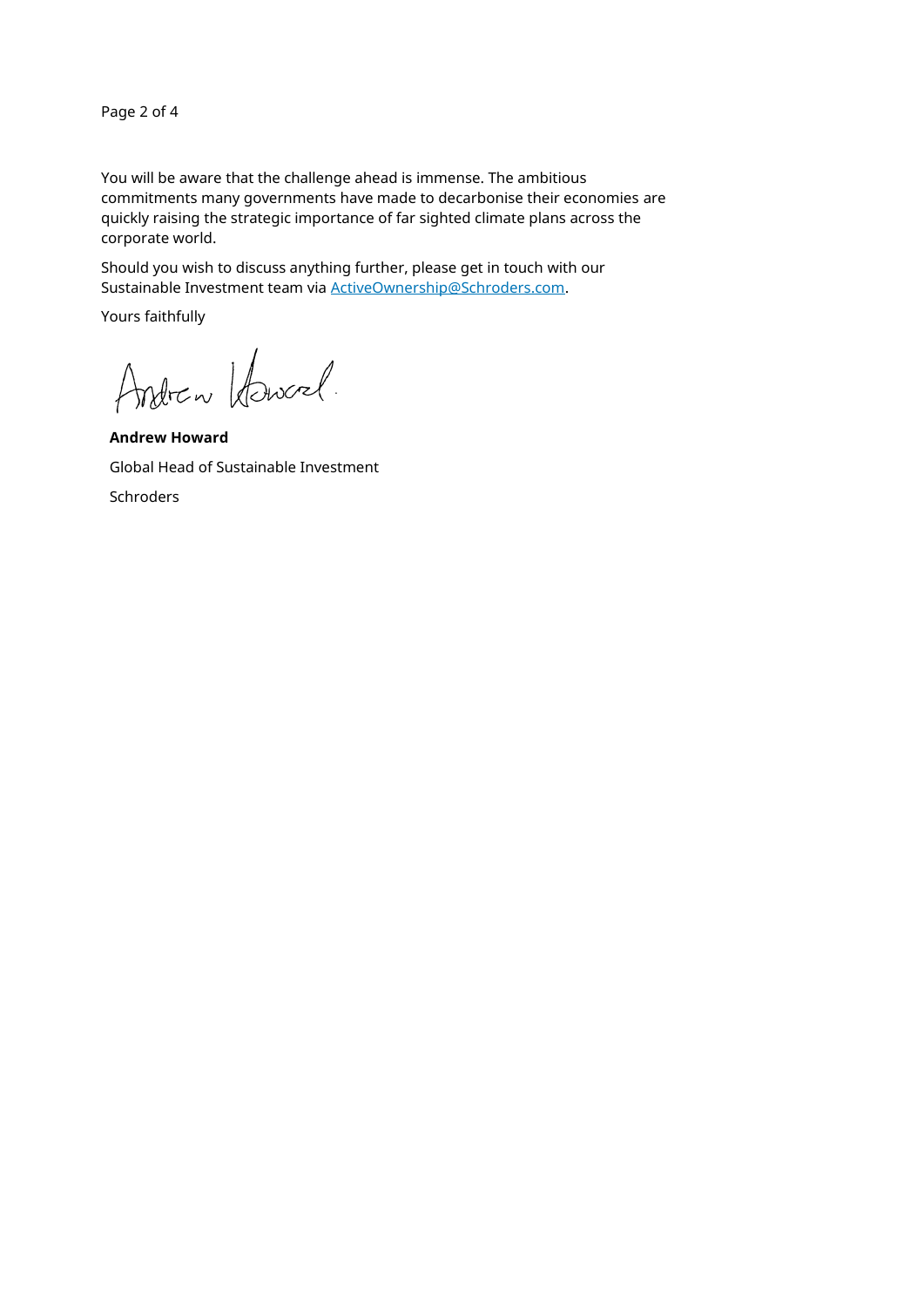## **Appendix: Transition plans**

A detailed transition plan would ideally answer the following questions on your company's net zero ambition.

You may also wish to refer to the detailed [framework and methodologies](https://www.climateaction100.org/progress/net-zero-company-benchmark/methodology/) used by the CA100+ to assess companies on their progress.

## **Net zero ambition**

### **Has the company set an ambition to reach net zero emissions by 2050 or sooner?**

#### **What is the scope of the company's ambition?**

- Does it take the most relevant direct and indirect emissions (i.e. scope 1, 2 and relevant scope 3 emissions) into account?
- Is it restricted to operations or certain parts of the business?
- Does it include wider supply or value chains?

## **Target setting**

**Has the company provided details of short-, medium- and long-term targets aligned with the goal of limiting global warming to 1.5°C?**

- Do the targets take the most relevant direct and indirect emissions (i.e. scope 1, 2 and relevant scope 3 emissions) into account?
- Are the targets appropriate within the context of the company's sector and region/country? How stretching are they compared to peers?

#### **Has the company provided details of its target setting methodology?**

- How are the company's targets defined (e.g. absolute emissions, emissions intensity) and are these appropriate for the company's sector?
- How are joint ventures, mergers, acquisitions and disposals treated?

**Are the targets validated by the [Science Based Targets initiative](https://sciencebasedtargets.org/) or an independent third-party?**

**How often will the company report progress against its targets?**

## **Detailed transition plan**

## **Has the company published a roadmap on how it intends to achieve net zero emissions?**

- What timeframe does its roadmap cover?
- Is the company's transition plan incorporated into wider group strategy or disconnected from it?

#### **What actions is the company taking to meet its net zero ambition?**

- Has the company set out the impact of these activities in terms of emissions?
- What proportion of net zero emissions will be met by real emissions reductions rather than offsets or disposals of parts of the business?

## **Who is responsible for governance and oversight of the transition plan, including the most senior level of oversight within the organisation?**